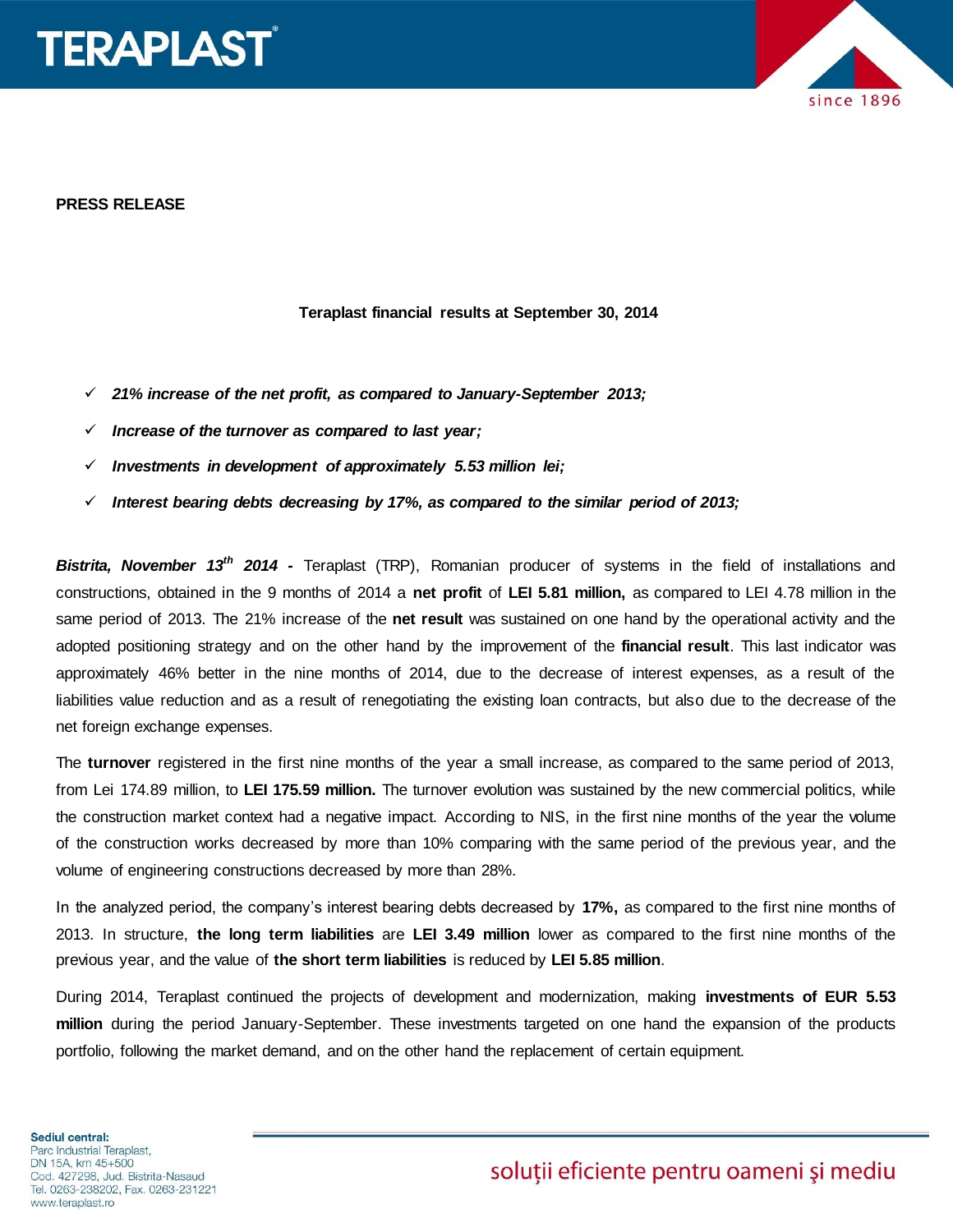The new products, launched on the market, were the pipes and fittings for drilling water wells. The drilling system is made of PVC-U, material used on large scale in Europe and in the world. PVC-U has multiple advantages, the most important being the long duration of exploitation (over 50 years), the high tightness, the endurance to corrosion and not at the end the fact the PVC-U is an ecological and a recyclable material.

#### **Significant events in January – September 2014**

In **February 2014** the company signed for a EUR 1 million loan, with BRD, in order to finance the raw materials acquisition.

In **March 2014** took place some changes in the company's shareholding structure, in the sense that Dorel Goia bought the participation of 11.34%, held by SIF Banat-Crisana in Teraplast.

In **June** the company decided to renew the credit line, accessed from BRD - Groupe Societe Generale S.A, with a total value of EUR 3.3 million.

In **July 2014** the Managing Board decided to renew the financing facilities accessed from Banca Transilvania S.A., in total amount of LEI 15,000,000.

In **August 2014**, KJK FUND II, SICAV – SIF notified Teraplast about their stake raise, over 10% of the company's share capital. The voting rights of KJK FUND II, SICAV – SIF are now over 10% of the total voting rights.

The General Meeting of Shareholders approved in **August** the assignment of Ernst & Young Assurance Services as financial auditor of Teraplast and General Consulting MGI as internal auditor.

In **September** Mr. Gheorghe Grosan resigned from his position of board member, beginning with the 1<sup>st</sup> of October.

#### **Subsequent events**

The General Meeting of Shareholders decided in **October 2014** to reduce from seven to five the number of board members and the new structure of the Managing Board. According to the decision of the General Meeting of Shareholders the new structure of the Managing Board is the following: Dorel Goia, Magda-Eugenia Palfi-Ţîrău, Emanoil Viciu, Razvan Stefan Lefter and Teofil-Ovidiu Muresan.

In **October 2014** the Managing Board of Teraplast elected Mr. Dorel Goia as President.

The Managing Board approved, in **November**, the end with the parties' agreement of the Chief Executive Officer mandate given to Mr. Traian Simion. The duties of Mr. Simion will be taken by Mr. Alexandru Stanean, former Chief Operation Officer of Teraplast SA. During the interim taking-over of the Chief Executive Officer mandate, Mr. Alexandru Stanean will no longer have the Chief Operation Officer duties.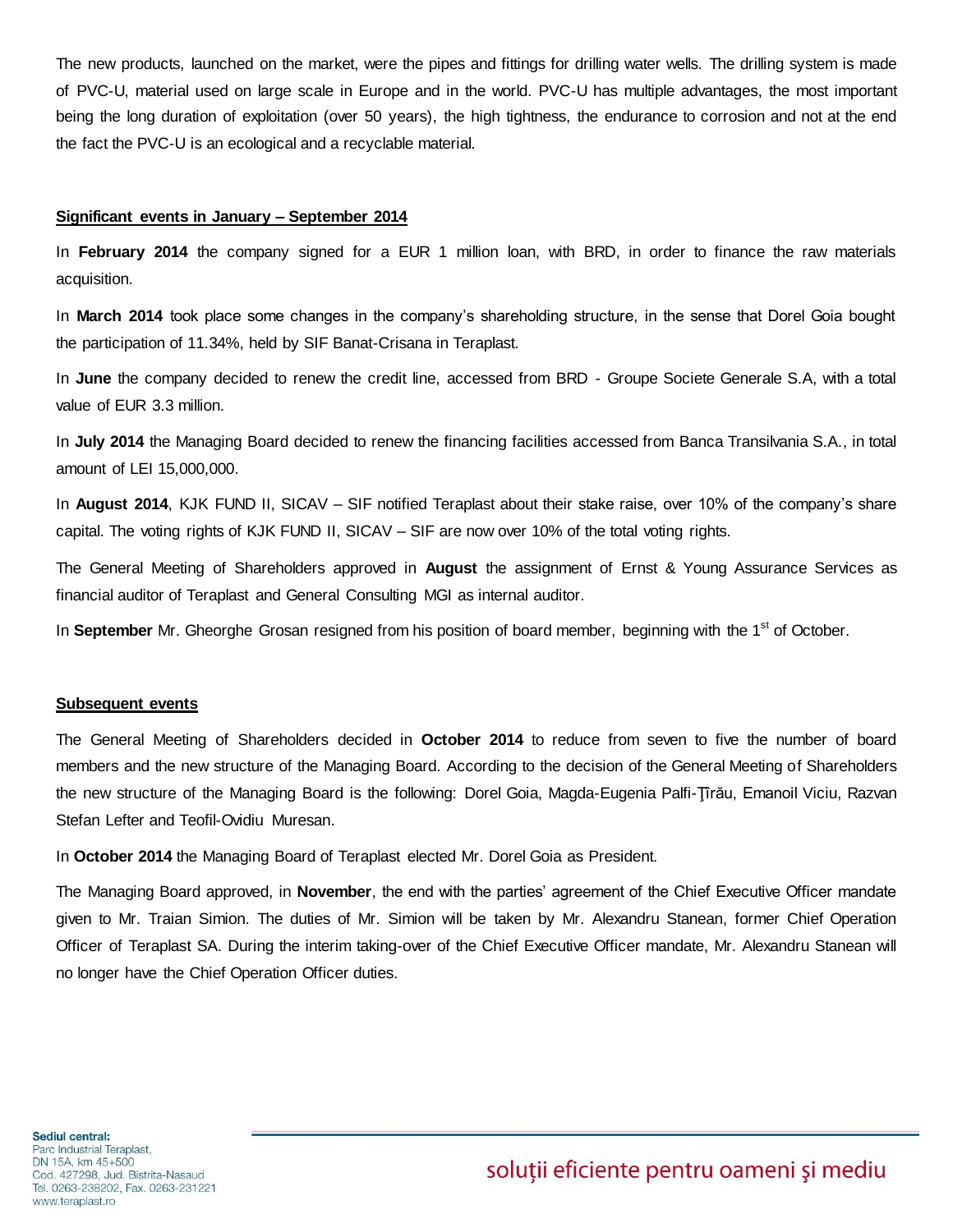#### *Details about Teraplast:*

*With a tradition of over 115 years, Teraplast (TRP) is at the moment one of the main Romanian producers of systems for construction, installation and decoration markets. Company's portfolio is structured on four business lines: Installations & Decorations, PVC Profiles, PVC Compounds and Thermo-insulating joinery.* 

*Teraplast is the biggest PVC processor in Romania and it holds top positions on the PVC pipes market (share of 42%), on the PVC compounds market (share of 31%) and on the PVC panels market (share of 31%). Teraplast is also the second biggest producer of PP (polypropylene) pipes, with an estimated share of 30%.* 

*During the last five years the company invested over EUR 26 million in the relocation of the production capacities from Bistrita to the Teraplast Industrial Park, situated outside Bistrita. Teraplast has at Saratel production capacities in total*  surface of over 200.000 square meters, divided between the PVC products factory (PVC pipes plant, PVC profiles plant, *window PVC profiles plant, PVC compounds plant) and the Polyolefin factory (PE manholes and tanks plant, PVC, PP and PE fittings plant and PP pipes plant).* 

*Starting with July 2nd the company is listed at Bucharest Stock Exchange, by symbol TRP.* 

**For additional information, please contact the Communication Department of Teraplast: Anca Rif -** *Communication & Investor Relations Manager* Tel: +40-752-101.639 Email: [anca.rif@teraplast.ro](mailto:anca.rif@teraplast.ro)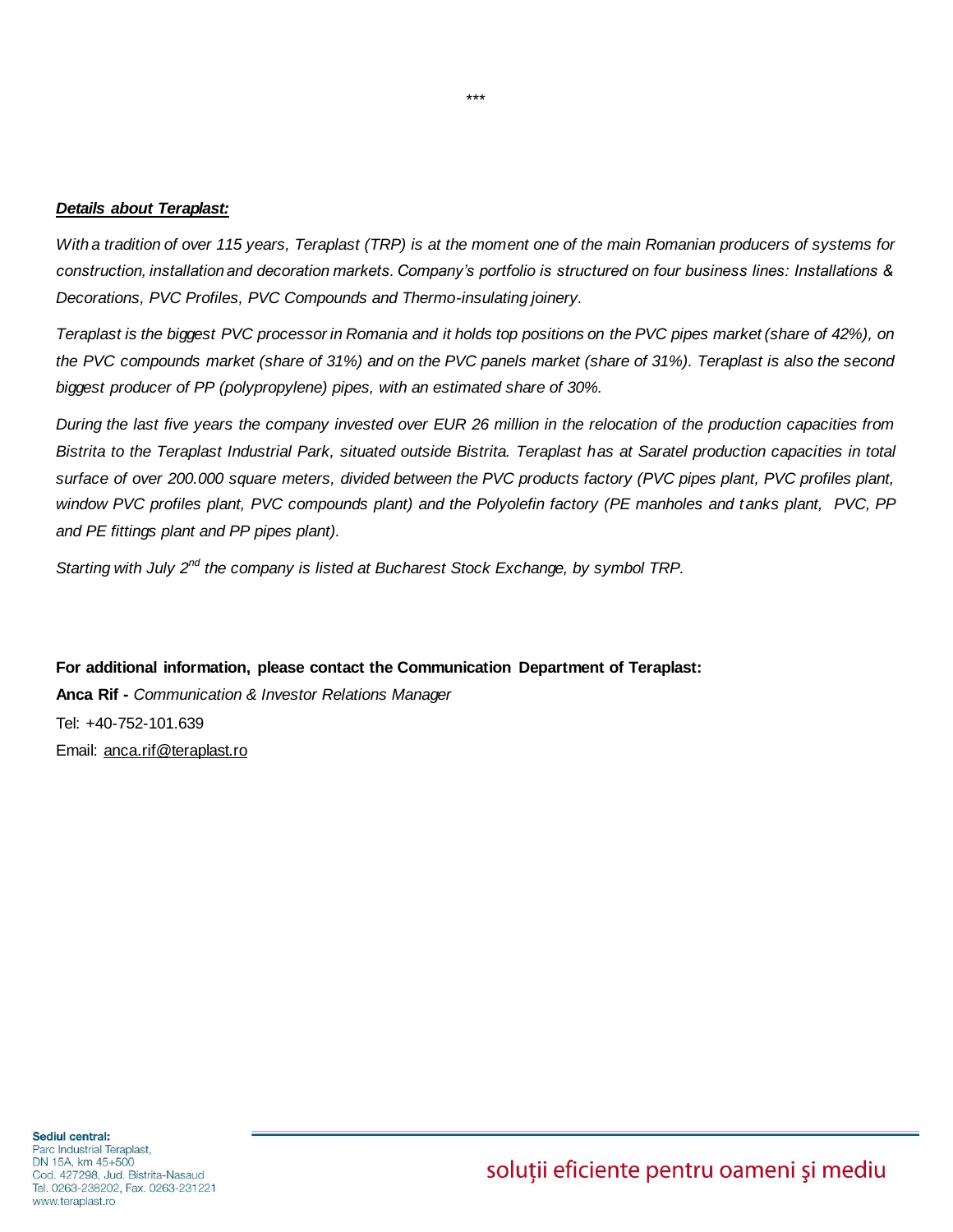# **Appendix – press release November 13th 2014**

## **Profit and loss account**

| Indicator, LEI thousand                                          | Sept 30th 2014 | Sept 30th 2013 | $\triangle$ % |
|------------------------------------------------------------------|----------------|----------------|---------------|
| <b>Turnover</b>                                                  | 175,596        | 174,891        | 0.40          |
| Changes in inventories of finished goods and work in<br>progress | (1,933)        | 1,620          | (219.31)      |
| Other operating revenues                                         | 139            | 156            | (10.78)       |
| Raw materials, consumables used and merchandise                  | (118, 268)     | (123, 932)     | (4.57)        |
| Employee benefits expenses                                       | (17, 729)      | (17, 247)      | 2.80          |
| Provisions, depreciation and amortization expense                | (10,098)       | (7,998)        | 26.25         |
| Profit/(Loss) from sales of tangible or intangible assets        | (164)          | 317            | (151.83)      |
| Other expenses                                                   | (18, 225)      | (18, 820)      | (3.16)        |
| <b>Financial result</b>                                          | (1, 712)       | (3, 191)       | (46.32)       |
| Profit/(loss) before tax                                         | 7,606          | 5,796          | 31.21         |
| <b>Net Profit/(Loss)</b>                                         | 5,814          | 4,787          | 21.45         |
| <b>EBITDA</b>                                                    | 18,623         | 18,070         | 3.06          |

*\*The financials are unaudited and represent Teraplast's stand-alone results prepared according to International Financial Reporting Standards (IFRS);*